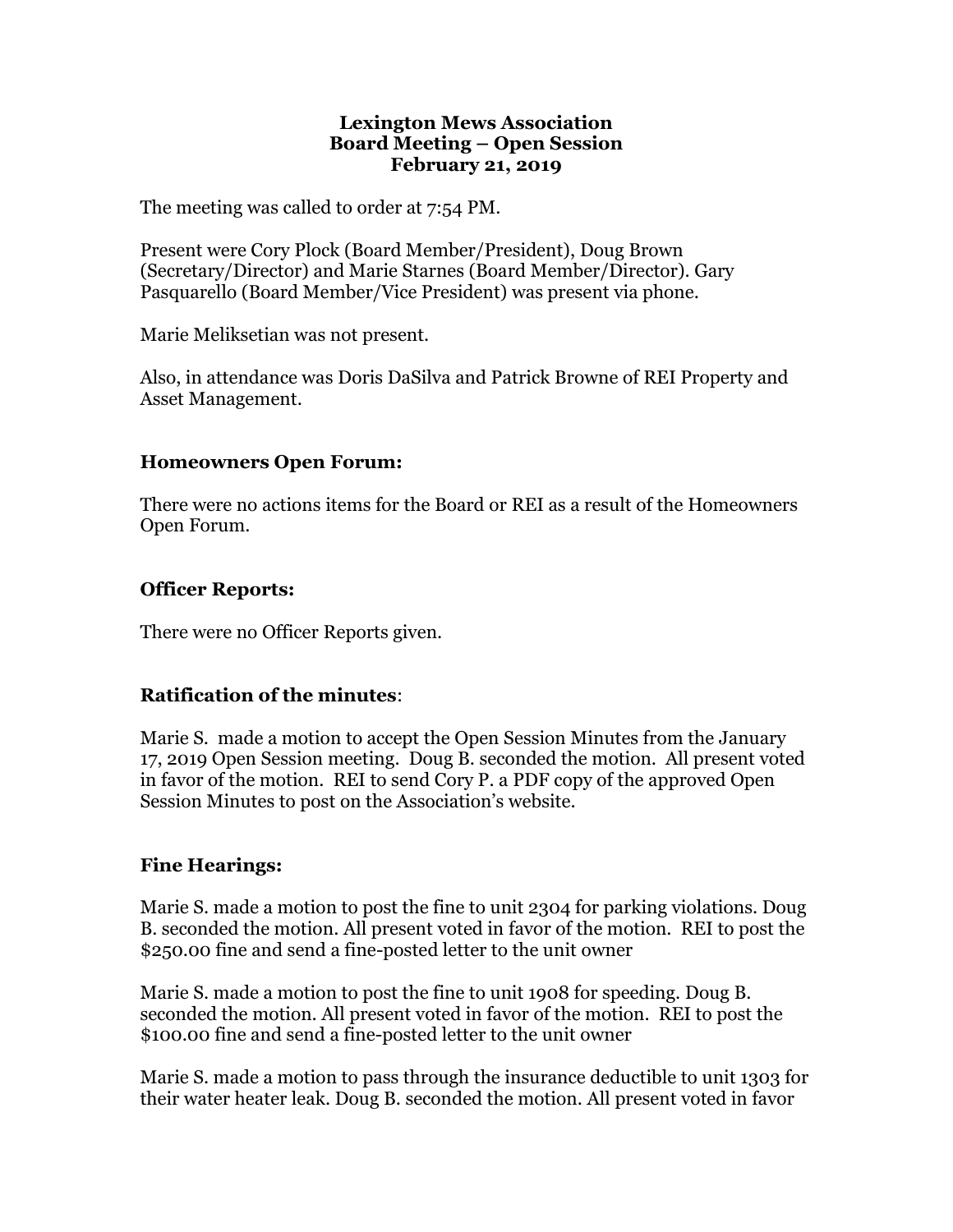of the motion. REI to post the \$2,500.00 fine and send a fine-posted letter to the unit owner

The Board decided not to post the fine to unit 2007 for not submitting their lease in time. REI to let the homeowner know that no fine is being posted.

The Board decided not to post the fine to unit 2103 for not submitting their lease in time. REI to let the homeowner know that no fine is being posted.

# **REI's report on follow-ups from the last board meeting:**

REI to follow-up with the decks that were stained in the last batch of replaced boards. REI to do an inspection and find notification of sending Board email from DBO that work was completed.

The Board noted that they would like to move the crack sealing project to be done in April or May and then have line striping done. The handicap spaces at the pool area also need to be repainted. REI to obtain estimates.

REI to contact Sunburst and have an estimate made up for the drainage projects that they need to have done. These include a temporary fix for 2708 for the winter and then a permanent fix in the Spring, the curtain drain by the pool hill, behind the 2500 building, and the area behind the 1400-1600 buildings. The Board would like these projects priced separately so that they can approve specific sections if they do not want to approve the whole project at once.

REI to follow-up with the homeowners who haven't turned in their vehicle registration form. Fine hearing letters will be sent.

REI to ask Attorney Pilicy about case law regarding easements and if there is any way to hold Algonquin responsible for the power washing and not allow them back on the property until restitution has been made. Also that they are not allowed back on the property without written permission. REI to draft a letter to Attorney Pilicy and send to Cory for checking before sending.

# **Financials:**

The December 31, 2018 Financials were reviewed.

The year end financial letter to homeowners was discussed. The Board decided they would like George Follini to draft the letter after the findings from the audit so that the most accurate numbers are used. REI to request Follini to draft the letter. REI to share the drafted letter with Follini so that he knows the format that the Association likes.